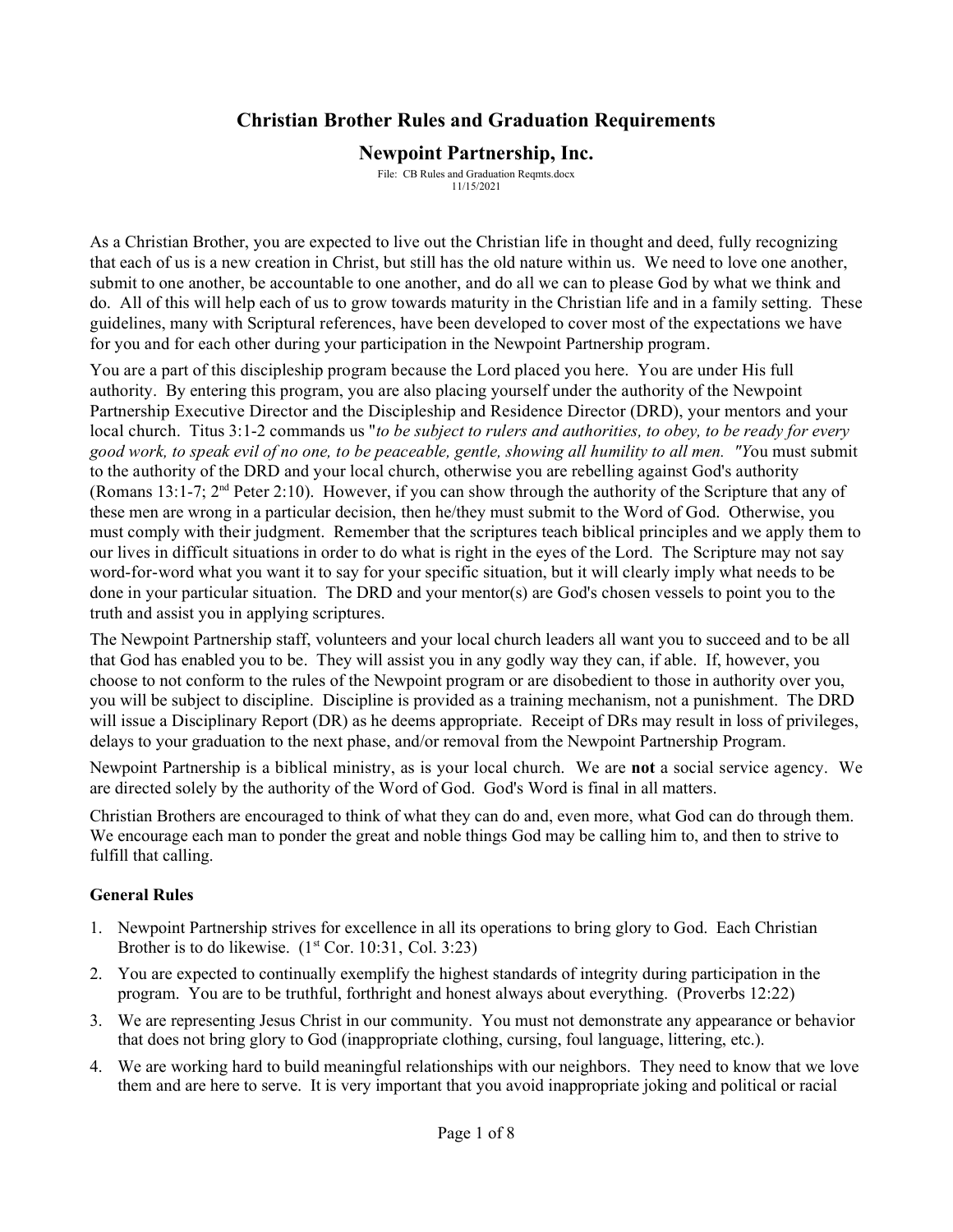comments. We want them to hear the gospel of Jesus Christ from us. Keep their confidence and anonymity as you pray for them and love them.

- 5. Your are not to get involved in disagreements or altercations on the street or with neighbors. If there is an urgent situation, your role is to immediately solicit aid from the DRD (or call 911) and pray. If someone is upset with you, bend, be flexible, diffuse the situation. We will discuss it as a family and go from there. Our goal is to love our neighbors into the light. Do not take sides in disputes.
- 6. We are a ministry and will conduct neighborhood outreaches and events. Christian Brothers will take an active role in planning and execution of these events to the extent they are not precluded from doing so by either work or school commitments.
- 7. Listen with care and keep your word with everyone. Be slow to speak, quick to listen and slow to wrath. Give them your attention when you are with them.
- 8. Clothing is to be worn properly. Top of pants must be at the waistline. No sexually suggestive, obscene, or foul language is permitted on clothing.
- 9. We meet with each Christian Brother whom we anticipate will enter the program to discern where he is in his walk with Christ, to discuss his personal situation, needs, goals and responsibilities. We discuss the resources and support available to the Brother by or through Newpoint. At this meeting, a Personal Program Agreement is developed as an amendment to the other agreements between Newpoint Partnership and the Christian Brother. It is binding on both parties and provides greater clarity to our relationship.
- 10. Each Christian Brother's Personal Program Agreement is based on his individual situation. It is inappropriate to compare Program Agreements between Christian Brothers as each Christian Brother has different abilities, goals and needs.
- 11. Each Christian Brother is required to attend church services, be in small group Bible studies, and continue his education in some manner. This may include training for a trade. Your particular requirements are listed in your Personal Program Agreement.
- 12. If any schooling is graded, Christian Brothers are required to promptly provide their grades to Newpoint and each brother must be in good academic standing, including attendance. If school issues arise, they should be discussed promptly with the DRD.
- 13. The only drugs that may be consumed are medications prescribed by a licensed physician and over-thecounter medications as distributed by the DRD. Consumption of any other drug is a violation and sufficient cause for termination of your participation. (Proverbs 20:1;  $1<sup>st</sup>$  Corinthians 3:16)
- 14. Smoking and consumption of alcohol is not allowed.  $(1^{\text{st}}$  Corinthians 6:12, 19-20)
- 15. Pornography in any form (print, vocal or electronic) is not allowed.
- 16. Gambling or playing the lottery is not allowed. (Hebrews 13:5)
- 17. Fights, threats, and/or aggressive behavior are strictly forbidden. (James 4:6, Mark 11:25)
- 18. Possession of weapons of any nature will terminate your participation. (Romans 8:5-6)
- 19. Mobile phones and all other electronic communication devices are not allowed to be in your possession or used unless you have completed Phase 2 and it is approved by the DRD.
- 20. Be respectful of the property of others. Borrowing or trading is not recommended or advised.(Proverbs 22:7b)
- 21. You are to be prepared and seated 5 minutes prior to all scheduled training or meetings unless given prior permission by the DRD. There is no eating or drinking during any training or meeting, and you are to be attentive and appropriately involved during each meeting or training session. (Proverbs 19:20)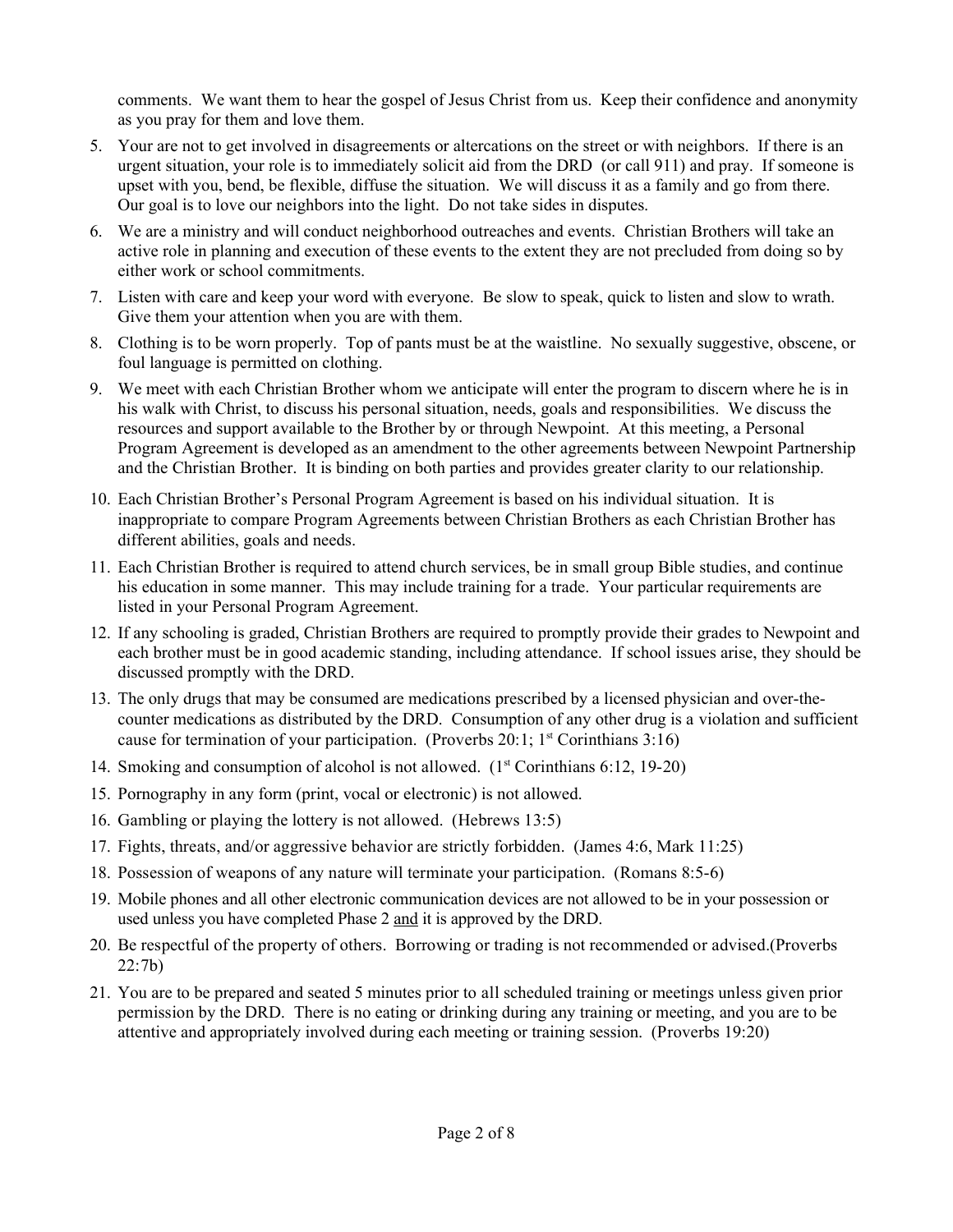- 22. You are to treat others with consideration and respect. This is particularly true for the DRD, your mentors and others involved in your discipleship. (Romans 12:16-18, Philippians 2:1-5)
- 23. You are to heed the counsel and advice given by Newpoint staff and program volunteers (Prov. 15:22, 9:9)
- 24. Do not engage in any form of sexual activity apart from your legally wedded wife.  $(1<sup>st</sup>$  Corinthians 6:13; Hebrews 12:16)
- 25. Family and romantic relationships need to be put on hold to enter the Newpoint Partnership Program. This is necessary so your full attention will be on building a firm spiritual foundation that you will use for the rest of your life. A strong and intimate relationship with Jesus will provide you with the strength, wisdom and character to properly lead a family and to succeed at the other endeavors God will lead you through. This restriction means you may not be able to spend holidays with your family and that time spent with them may be limited. This restriction also includes all of the following romantic behaviors:
	- Going out with a female (Matthew 6:34; Philippians 4:6)
	- Having a phone conversation with a female (unless required for work or school)
	- Writing a letter or email or text to a female (unless required for work or school)

This involves being honest with yourself. Don't play the "just friends" game. This restriction may be adjusted at the discretion of the DRD and Executive Director, but any adjustments are an earned privilege, not a right to be demanded, and will be based upon your proven, maturing Christian character. In no case will this restriction be adjusted in Phase 1; it may be adjusted in Phase 2 for family relationships and after completing Phase 2 for romantic relationships.

- 26. Hold one another accountable. Edify (build up) your Brothers in the Lord.
- 27. Borrowing or lending money is not allowed, whether between Christian Brothers or others. The Executive Director may make exceptions to this rule on rare occasion. You are not to purchase or receive as gifts any electronic devices (cell phones, tablets, etc.). (Proverbs 22:7b)
- 28. You are not allowed to own, lease, borrow, receive as a gift, or rent a motor vehicle. You are in a discipleship program that requires a high level of accountability and a motor vehicle would provide you with freedom of movement that has proven to be deleterious to many returning citizens. This restriction may be waived by the DRD and the Executive Director, based upon your need, your ability to financially support the purchase and operation of the vehicle, and your proven, maturing Christian character and you have completed Phase 2.
- 29. You must obtain a pass from the DRD to be away from Newpoint House for anything other than items related to the Newpoint Partnership Program (school, employment, classes/church services, etc). This is for your own protection and is part of being a responsible and accountable family member. No passes will be given in Phase 1. See the Newpoint Partnership Pass Policy for further clarification.
- 30. The name, address and phone number of your employer and supervisor, as well as your pay period and work schedule are to be given to the DRD and kept on file. All income, whether from gifts, employment, or any other source, is
- 31. In order to protect yourself, you are to abstain from communication with former inmates not approved by the DRD. Accountability in all areas is key.  $(1<sup>st</sup> Peter 2:13a, 17a)$
- 32. Consistent fellowship in an approved church, and fellowship and discipleship with your mentors and others involved in your discipleship is required and will help you build ongoing self-confidence, lessen negative temptations, and provide encouragement during your participation. Church attendance and the mentor relationships will also prepare you to live triumphantly when you complete your time of discipleship. (Hebrews 3:13; 10:24-25)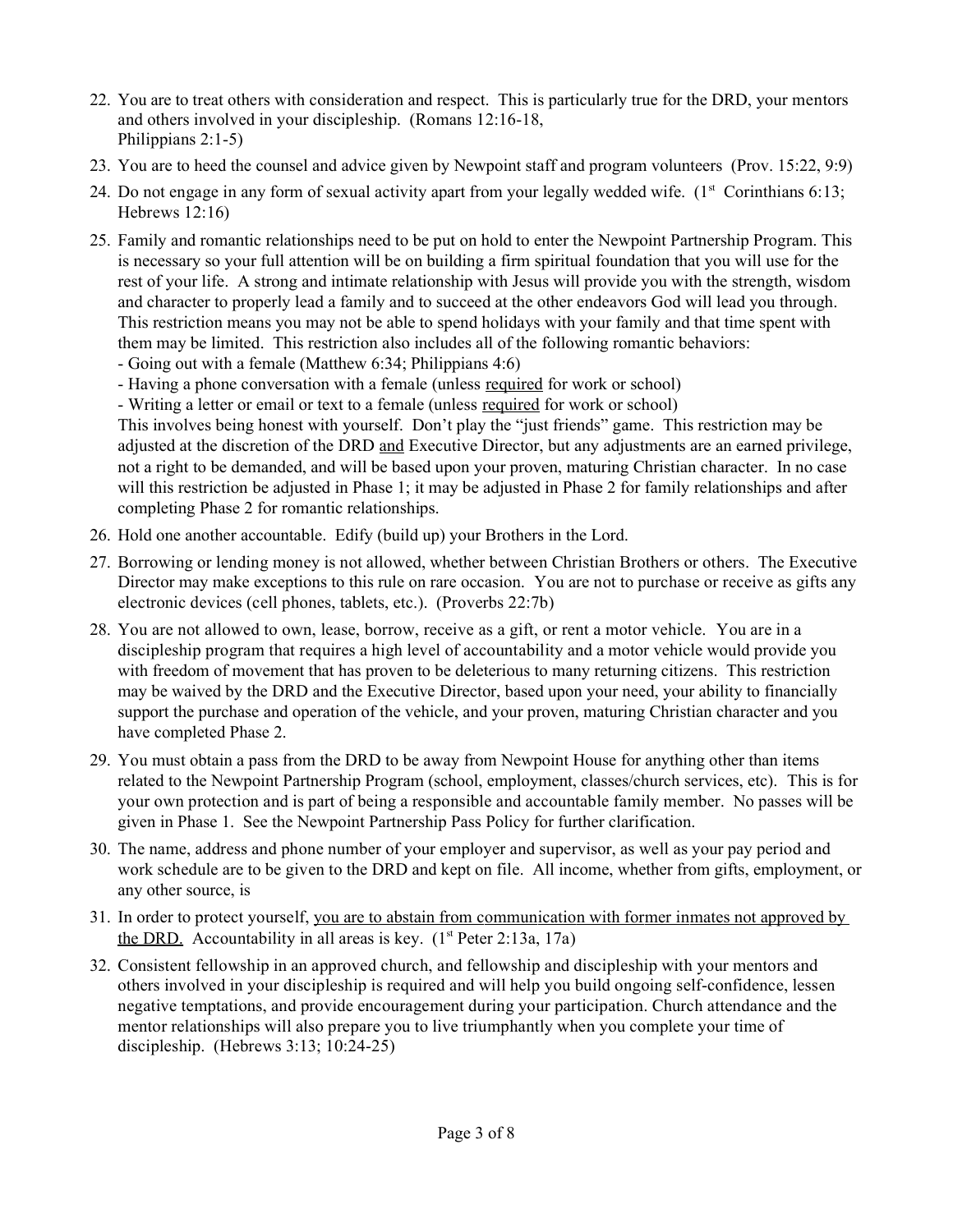- 33. Financial issues are governed by each Christian Brother's Financial Account Agreement and the Newpoint Partnership Fee Schedule Agreement.
- 34. You are to follow directions and advice from staff members.
- 35. You are to honor the confidentiality and privacy of other Christian Brothers, Newpoint staff and volunteers.
- 36. You are to avoid making unreasonable demands.
- 37. You are to keep appointments or promptly coordinate any necessary changes.
- 38. You are to take an active part in the Newpoint Partnership program.
- 39. Sin struggles may require professional biblical counseling and accountability measures (e.g., Covenant Eyes software, no computer or smart phone). The Christian Brother is expected to willingly comply with any such determination by Newpoint staff.
- 40. You are to communicate to the DRD immediately incidents that were or can be harmful to you and/or others. This includes physical, emotional, spiritual or psychological harm.
- 41. The following are *Scriptural Principles for Any Task*. They should be memorized so you can develop the habit of using them:
	- a) Take initiative be pro-active, not reactive
	- b) Follow through don't leave things to chance
	- c) Deliver finish what you start
	- d) Keep your eyes wide open be aware of your environment and circumstance
	- e) Be concerned with details small details can make or break a plan
	- f) Pour your heart into everything you do have a good attitude and strong work ethic
	- g) Check your work, AFTER you believe it is completed be care-full
	- h) Always have a plan of protection build a fence and abide by it...always
	- i) Do all things as unto Jesus

#### **Newpoint House Related Rules**

- 42. Everyone (including but not limited to Newpoint House residents, volunteers, and guests) must personally log in and out of the Newpoint House property at the time of occurrence.
- 43. Overnight time away from Newpoint House must be approved in writing by the DRD and is dependent on the Christian Brother's Personal Program Agreement and his current situation.
- 44. Newpoint may search personal belongings and/or require drug/alcohol testing at any time. Refusing to allow a search or drug/alcohol testing will result in immediate removal from Newpoint House and the Newpoint Partnership program.
- 45. Newpoint House is our safe haven, so unless **prior** approval is obtained from Newpoint staff, there are to be no visitors or guests in Newpoint House. If approval is obtained, the visitors/guests are limited to use of the first floor public rooms. No approval will be provided if you are in Phase 1.
- 46. If you are the last person leaving Newpoint House, ensure ALL doors and windows are closed and locked.
- 47. Turn off all appliances (lights, fan, etc.) when leaving a room. (Proverbs 10:4)
- 48. Newpoint House may be monitored by video recording devices. I give my consent to providing such recordings to the authorities if necessary.
- 49. No candles, open flame, or incense is allowed.
- 50. When outside your room you must have on at least a t-shirt and shorts.
- 51. Approved television programming is:
	- News and news related specials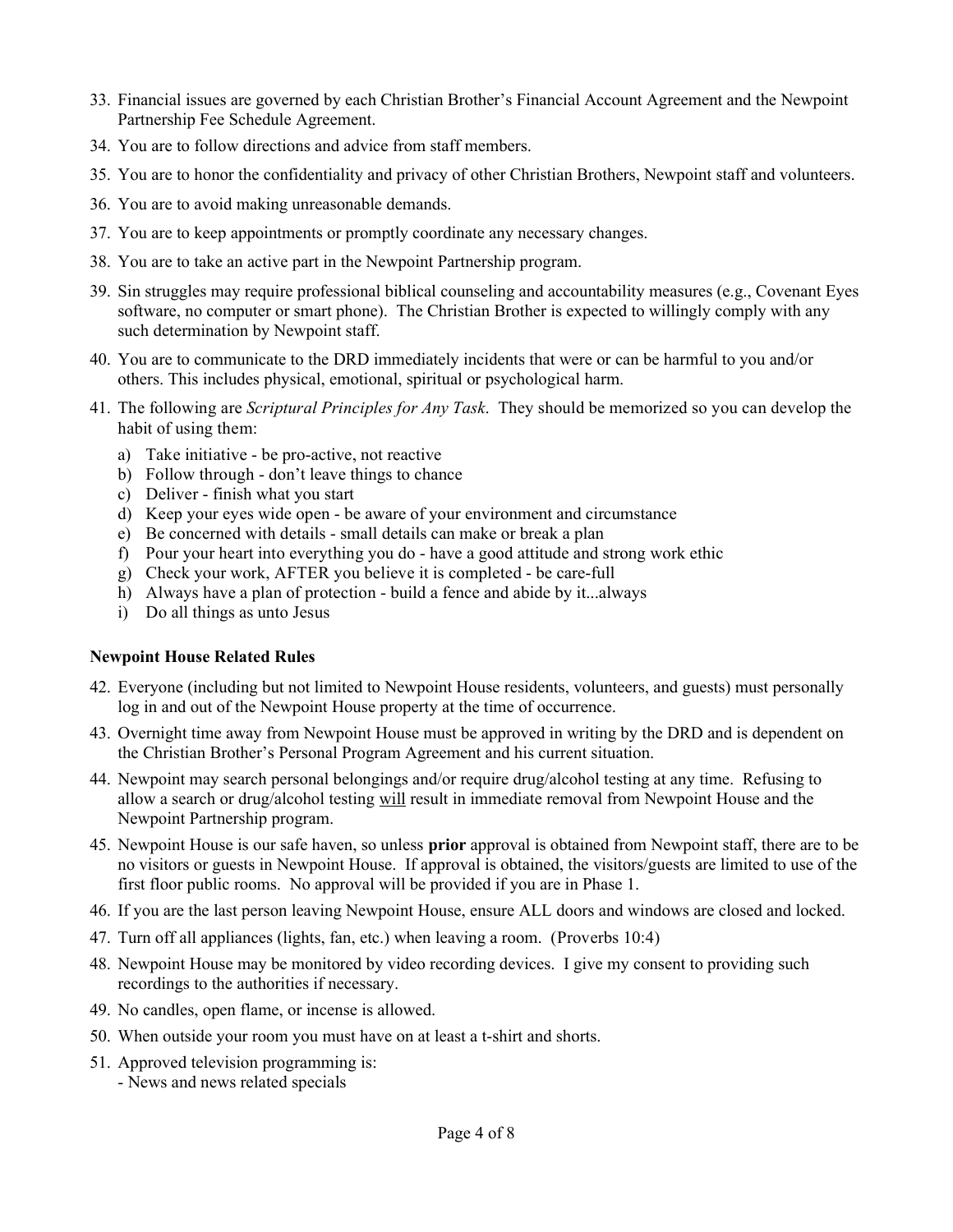- Sporting events (baseball, football, etc.)
- Christian television stations

Other movies and television programs may be allowed by the DRD on a case-by-case basis. Movies and television programs that are sexually explicit or contain foul language will never be allowed. (Matt. 5:28)

52. Only Newpoint supplied computers may be used. Such computers are only allowed in areas designated by the DRD and at times designated by the DRD.

### Food/Drink

- 53. Newpoint will provide family style breakfasts and dinners for all Christian Brothers. Food for lunch will generally be available but is the responsibility of the individual. Much of this food will come from our area's America's Second Harvest food bank, so the menus may vary considerably. The balance of food needs will be bought, or obtained by donation. A Christian Brother's specific food requirement or desire is his personal responsibility. Unless medically required by a licensed physician, all Christian Brothers are to eat the group meals prepared for breakfast and dinner.
- 54. Food may only be prepared and consumed at meal times. No snacking except while watching TV.
- 55. No food is to be consumed anywhere except in the dining room or kitchen, with two exceptions: a) drinks are OK elsewhere if coasters are used, and b) chips/snacks may be consumed in the living room while watching TV. These exceptions may be removed by the DRD if Newpoint House cleanliness is degraded.
- 56. Everything dirtied during a meal is to be cleaned up immediately after the meal. Nothing may be left in the sink for cleaning at a later time.
- 57. All food must be stored in the kitchen or pantry and all food from opened packaging must be stored in sealed plastic containers.

Newpoint House Cleanliness & Environment

- 58. Keep the house clean and neat at all times. Clean up after yourself . Wipe out the bathroom sink, shower, tub and mirror after each used.
- 59. Do not alter the thermostat. If there is an issue with temperature, speak with the DRD. Space heaters may not be used.
- 60. Laundry, including bed linens, is to be done weekly or when you have a full load, whichever occurs first.
- 61. Do not move furniture or hang things on the wall without the approval of the DRD.
- 62. If the indoor garbage or recycling can is full, take it out to the appropriate bin.
- 63. Scheduled chores are to be done on time and with a good attitude.
- 64. Keep your living space clean and neat. Clothes must fit in your closet and/or dresser and may not be left lying about your room. Make your bed every morning before devotions; keep your dirty clothes in your hamper. Keep your desk and night stand clean and neat. (Ecclesiastes 9:10; Proverbs 10:4)
- 65. Be considerate of others. For example, keep noise levels down and activities to a minimum after 10:00p.m. You are to be home by 9:00pm Sunday thru Thursday, and 10:00pm Friday and Saturday unless given permission by the DRD to alter these times. (James 3:17-18)
- 66. All Christian Brothers will work to ensure Newpoint House is a pest-free residence. If any pest or evidence of any pest is noticed, immediately inform the DRD. The DRD will take appropriate action, up to and including obtaining professional services.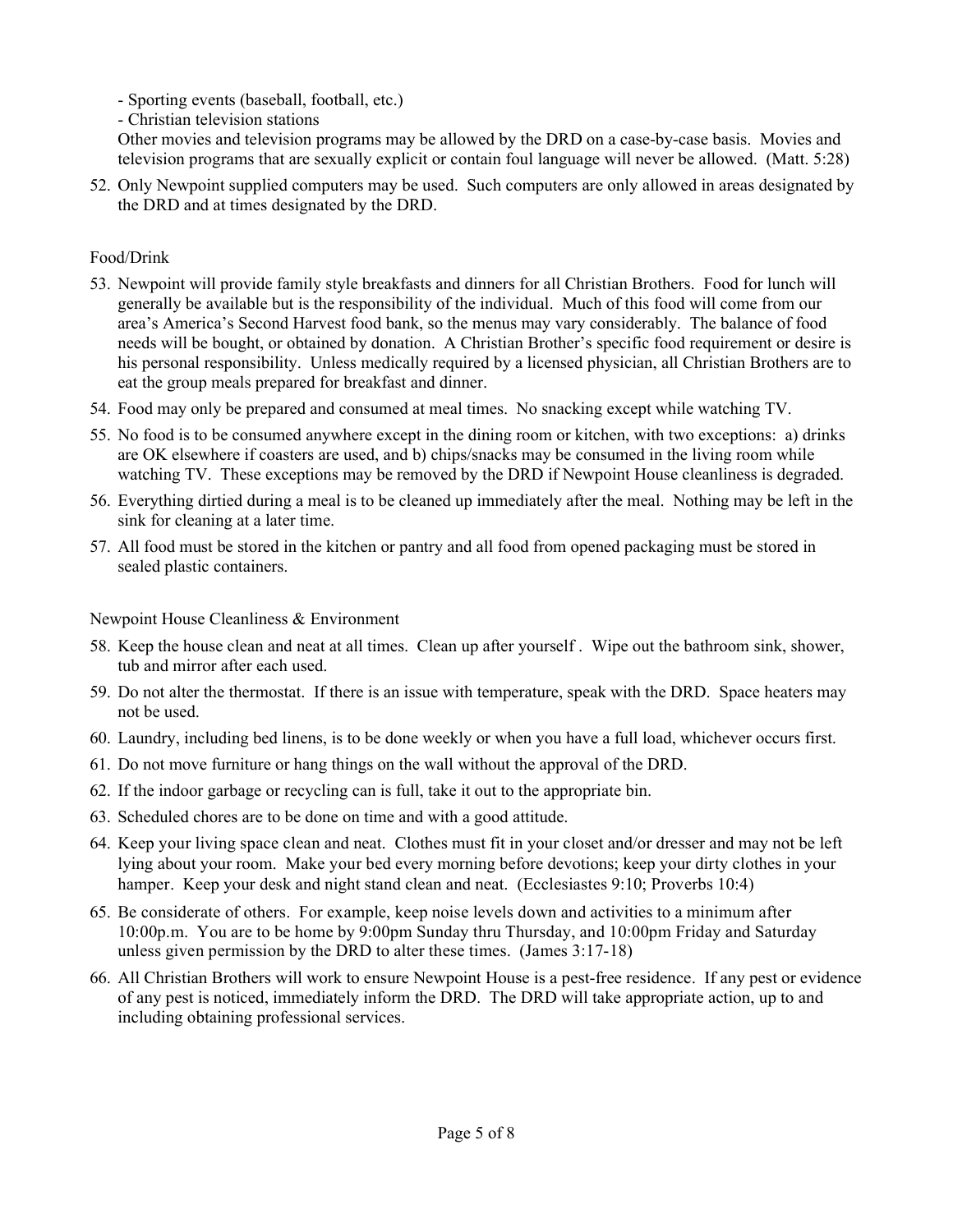#### **Miscellaneous**

- 67. The Newpoint House phone is only to be used for calling 911 in an emergency or at such other times and purposes approved by the DRD. The DRD may limit call duration. No call may last more than 15 minutes.
- 68. Doctor prescribed medications are stored in a locked container maintained by the DRD. It is the Christian Brother's responsibility to request and take the appropriate medication from the DRD as directed by his physician. See the Newpoint Partnership Medication Policy for further clarification.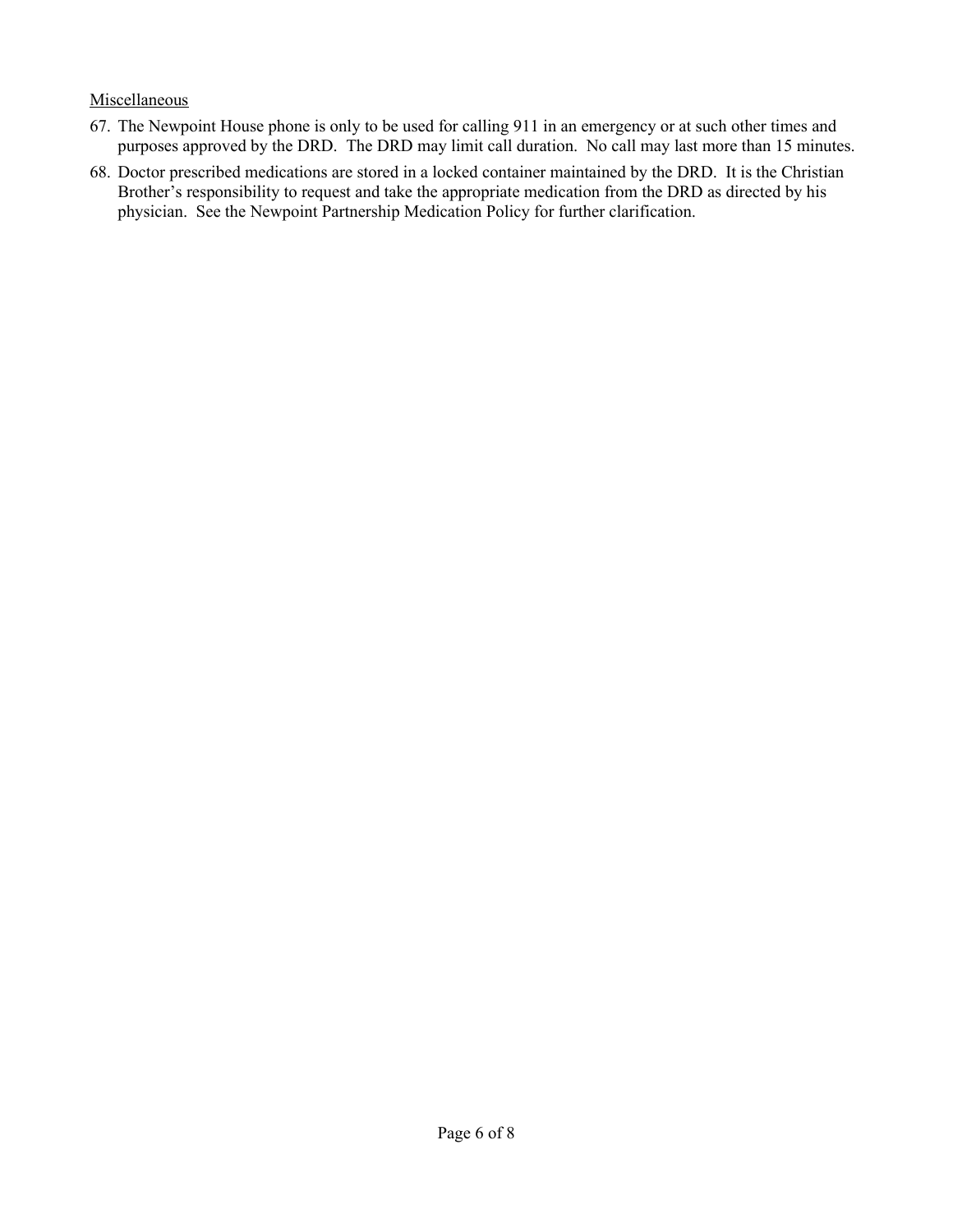**Phase 1 Completion Requirements** (anticipated duration of Phase 1 is 6 weeks):

- Be in the Newpoint Partnership Program a minimum of 6 weeks
- Demonstrate a commitment to daily walk with Christ and be obedient to his word
- Complete Kingdomworks Studios' *Conquer Series* curriculum
- Memorize the first 12 Bible Memory Verses
- Complete selected BBN Bible Institute courses below 20000
- Perform a minimum of 20 hours of community service
- Read the Bible from Genesis 1:1 through the book of  $2<sup>nd</sup>$  Samuel (or more)
- Have a budget and financial plan developed and implemented

# **Phase 2 Completion Requirements** (anticipated duration of Phase 2 is 3 months):

- Be in the Newpoint Partnership Program a minimum of 5 months
- Demonstrate a growing maturity in your relationship Christian walk
- Have a verbal testimony of what Jesus Christ has done for you
- Be full-time employed
- Save at least \$1,000 of your employment wages
- Complete the To Live is Christ curriculum
- Memorize the first 25 Bible Memory Verses
- Complete all BBN Bible Institute courses below 30000
- Perform a minimum total of 75 hours of community service
- Read the Bible from Ezra 1:1 through the book of Malachi (or more)

# **Phase 3 Graduation Requirements** (anticipated Newpoint Partnership Program duration is  $8 - 18$  months):

- Have a verbal testimony of what Jesus Christ has done for you
- Consistently display mature Christian character
- Read the entire Bible during your stay at Newpoint House
- Complete *To Live is Christ* curriculum
- Complete Kingdomworks Studios' *Conquer Series* curriculum
- Memorize all Christian Brother Bible Memory Verses
- Complete the remaining BBN Bible Institute courses specified in your Personal Program Agreement
- Complete any other requirements specified in your Person Program Agreement
- Perform a minimum of 100 hours of community service
- Have a high school diploma or G.E.D.
- Be in the Newpoint Partnership program a minimum of 8 months
- Have no behavioral issues requiring program discipline in the 5 months prior to graduation.
- Have total Cornerstone Account savings of at least \$2,500 (excluding the 20% love offering provided at graduation by Newpoint Partnership)
- Have a Personal Financial Plan for the next year
- Be employed full-time (35 hrs/week or more)
- Have an appropriate place to reside upon leaving Newpoint House
- Be recommended by the appropriate pastor of the church you are attending
- $\bullet$  Be recommended by the Newpoint House Discipleship & Residence Director
- Be recommended by the Newpoint Partnership Executive Director